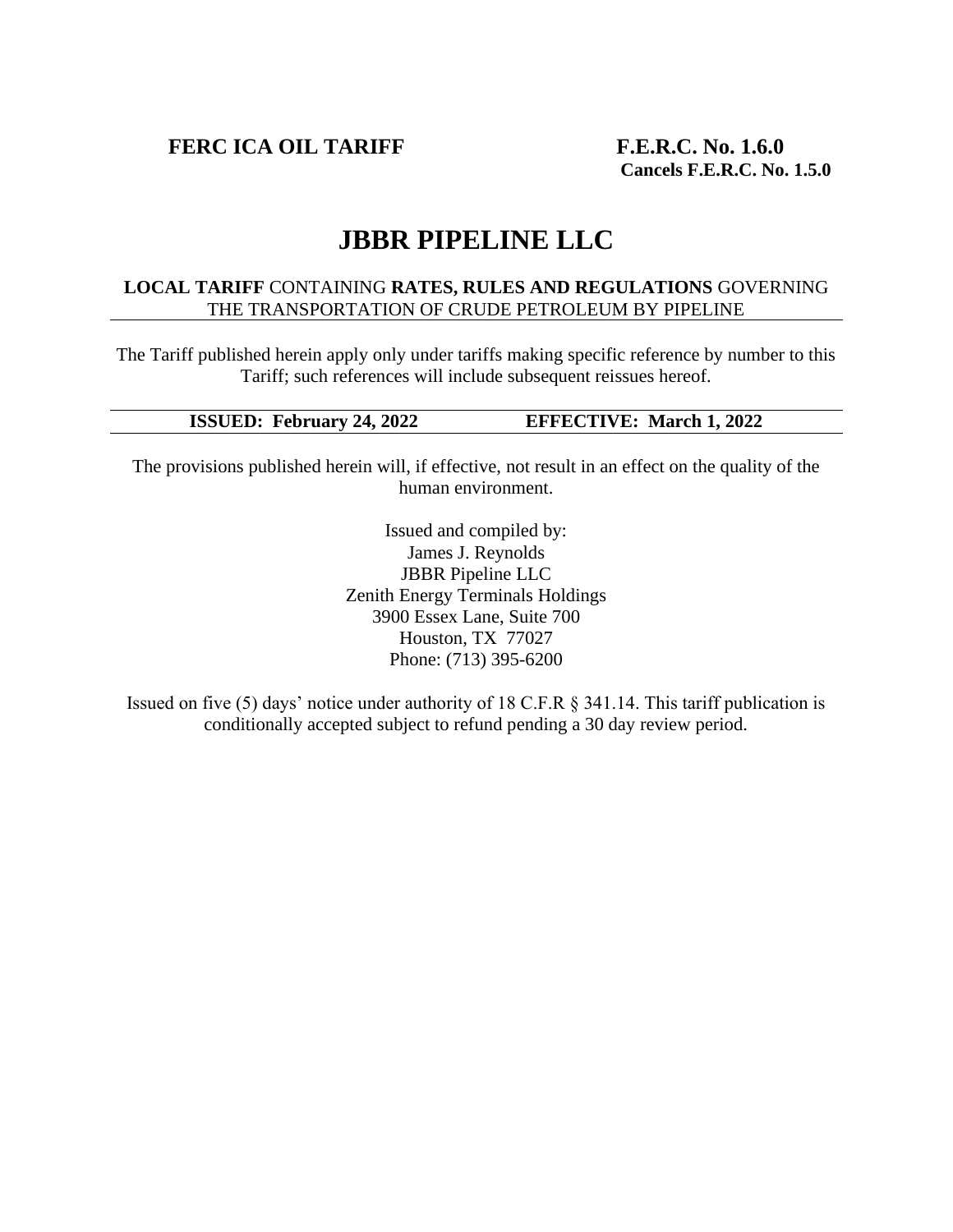# **TABLE OF CONTENTS**

| Item No. 1.   |                                      |  |
|---------------|--------------------------------------|--|
| Item No. 5.   |                                      |  |
| Item No. 10.  |                                      |  |
| Item No. 15.  |                                      |  |
| Item No. 20.  |                                      |  |
| Item No. 25.  |                                      |  |
| Item No. 30.  |                                      |  |
| Item No. 35.  |                                      |  |
| Item No. 40.  |                                      |  |
| Item No. 45.  |                                      |  |
| Item No. 50.  |                                      |  |
| Item No. 55.  |                                      |  |
| Item No. 60.  |                                      |  |
| Item No. 65.  |                                      |  |
| Item No. 70.  |                                      |  |
| Item No. 75.  |                                      |  |
| Item No. 80.  | Use of Communication Facilities<br>8 |  |
| Item No. 85.  |                                      |  |
| Item No. 90.  |                                      |  |
| Item No. 95.  |                                      |  |
| Item No. 100. |                                      |  |
| Item No. 105. |                                      |  |
| Item No. 110. |                                      |  |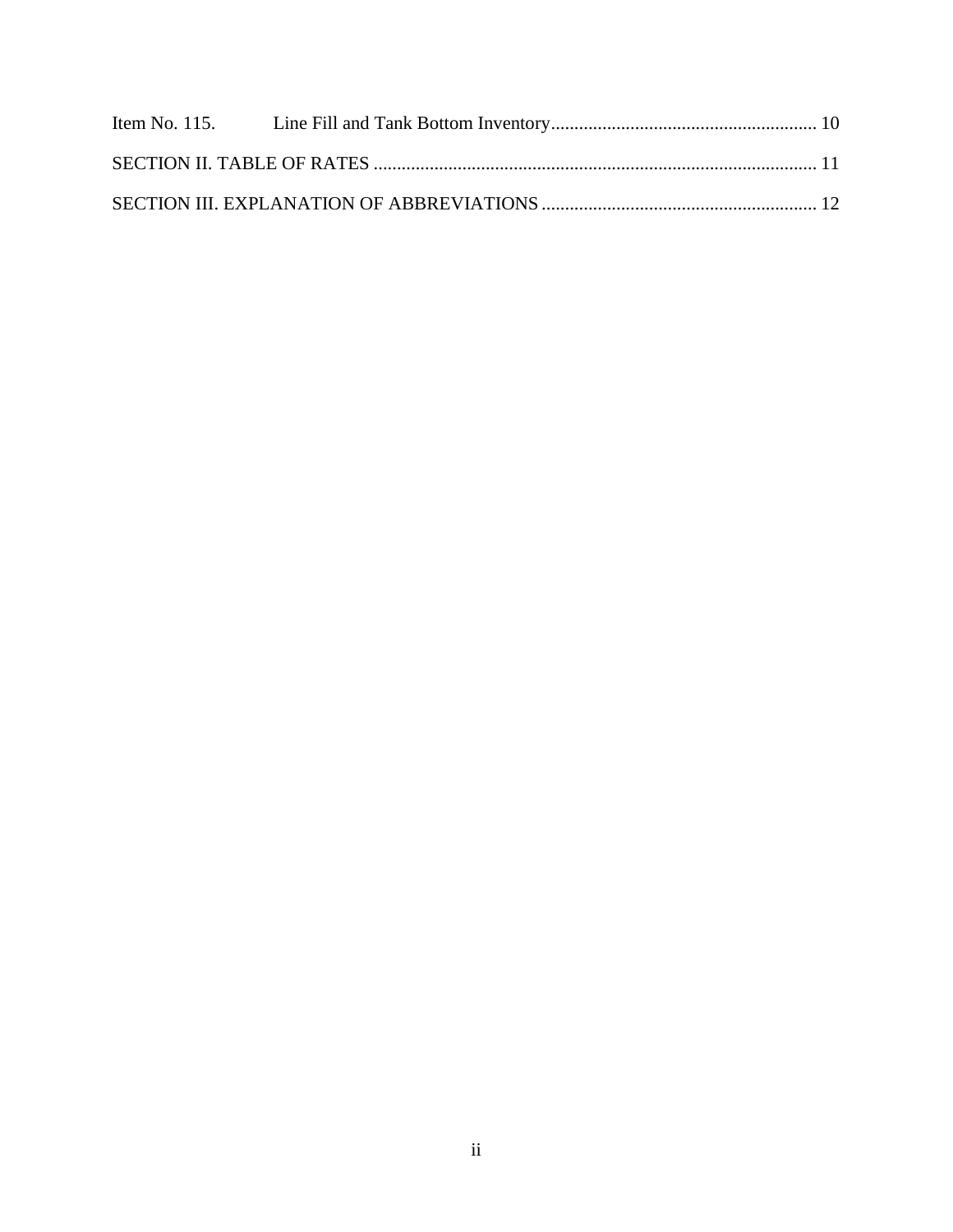#### **SECTION I. RULES AND REGULATIONS**

#### **Item No. 1. Definitions** –

"API" means American Petroleum Institute.

"ASTM" means American Society for Testing Materials.

"Barrel" means a barrel of forty-two (42) gallons, United States measurement at standard temperature and pressure as defined by the API.

"Base Period" means the twelve (12) month period beginning thirteen (13) months prior to the month of prorationing.

"Carrier" means and refers to JBBR Pipeline LLC.

"Crude Petroleum," as used herein, means either the direct liquid products of oil wells, or a mixture of the direct liquid products of oil wells with the Indirect Liquid Products of oil or gas wells, including gasoline and liquefied petroleum gases, as provided in Item No. 20.

"Direct Products" means the direct liquid products of oil wells.

"Indirect Liquid Products" means the liquid hydrocarbon products and mixtures resulting from the refining of crude petroleum, operation of gasoline recovery plants, gas recycling plants, and condensate or distillate recovery equipment in gas or oil fields. Indirect Liquid Products may not contain water or other contaminants in excess of the specification outlined in this Tariff.

"IP" means Institute of Petroleum (Great Britain).

"Proration Month" means the calendar month for which capacity is to be allocated under Item No. 45 of this Tariff.

"Shipper" means the party that contracts with Carrier for transportation of Crude Petroleum in accordance with this Tariff and any other applicable tariffs.

"Tender" means an offer by a shipper to the Carrier of a stated quantity of Crude Petroleum for transportation from a specified origin or origins to a specified destination or destinations in accordance with these rules and regulations.

"Uncommitted Shipper" means a Shipper that is not a Committed Shipper.

**Item No. 5. Commodity** – The Carrier is engaged in the transportation of Crude Petroleum exclusively under this Tariff, and therefore will not accept any other commodity for transportation hereunder.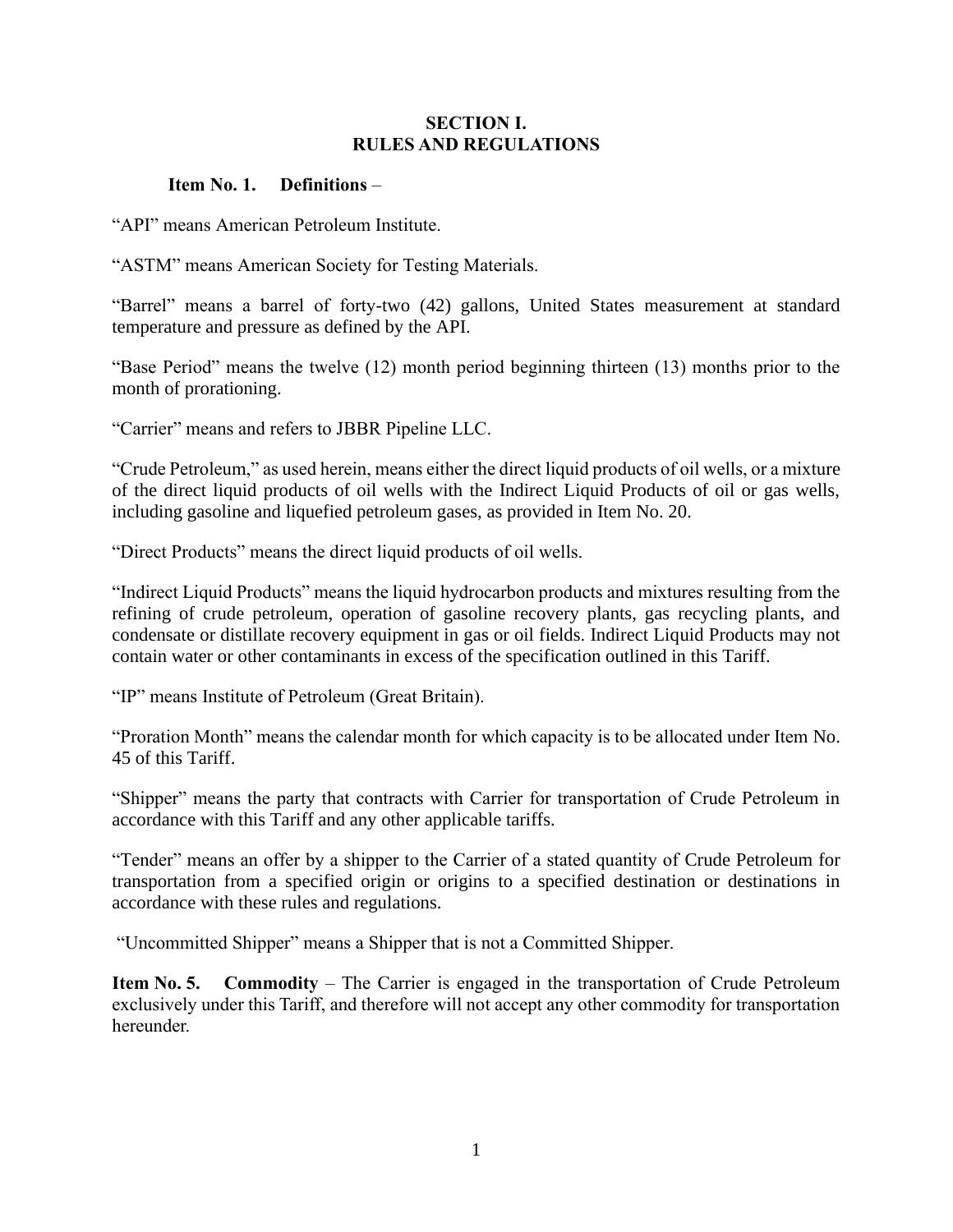#### **Item No. 10. Specifications**

(a) Carrier is unable to receive and shall not be obligated to accept Crude Petroleum that, as determined by the Carrier, does not meet the specifications provided in the table below:

| Gravity - API per ASTM D-4052          | Minimum | $17^{\circ}$                        |
|----------------------------------------|---------|-------------------------------------|
| Gravity - API per ASTM D-4052          | Maximum | $55^{\circ}$                        |
| Hydrogen Sulfide - PPM per ASTM D-5705 | Maximum | 10 PPM in the vapor space           |
| BS&W - vol% by Karl Fischer            | Maximum | 1.0                                 |
| Temperature                            | Maximum | $38^{\circ}$ C / 100.4 $^{\circ}$ F |
| Viscosity - cSt per ASTM D-445         | Maximum | 350 cSt                             |
| Reid vapor pressure per ASTM-323       | Maximum | $11.0$ psia                         |

**Contaminants** -The specifications listed in the table above define only a basic purity for the Crude Petroleum. The Crude Petroleum shall also be free of any contaminants, including dirt, rust, scale and all other types of solid contaminants, caustics, chlorides, heavy metals and oxygenates.

(b) A Shipper shall, as required by the Carrier, provide to the Carrier a certificate with respect to the specifications of Crude Petroleum to be received by the Carrier from such Shipper. If a Shipper fails to provide the Carrier with such certificate, then the Carrier shall not be obligated to accept the Shipper's Crude Petroleum. Shippers delivering into Carrier at the JBBR Terminal origin point shall be deemed to have satisfied this Rule 3(b).

(c) If the Carrier determines that a Shipper does not comply with the provisions of paragraph (a) of Item No. 10 of this Tariff, then such Shipper shall remove its Crude Petroleum from the facilities of the Carrier as directed by the Carrier.

(d) If a Shipper fails to remove its Crude Petroleum from the facilities of the Carrier in accordance with the provisions of paragraph (c) of Item No. 10 of this Tariff, then the Carrier shall have the right to remove and sell such Crude Petroleum in such lawful manner as deemed appropriate by the Carrier. The Carrier shall pay from the proceeds of such sale all costs incurred by the Carrier with respect to the storage, removal and sale of such Crude Petroleum. The remainder of such proceeds, if any, shall be held by the Carrier for the Shipper and any other party lawfully entitled to such proceeds.

(e) Sediment, water and quality limitations of a connecting carrier may be imposed upon the Carrier. When such limitations of the connecting carrier vary from that of the Carrier, the limitations of the connecting carrier will be enforced.

**Item No. 15. Maintenance of Identity** – Crude Petroleum will be accepted for transportation only on condition that it shall be subject to such changes in gravity, quality, or characteristics while in transit as may result from the mixture with other Crude Petroleum in the pipelines or tanks of the Carrier. Carrier shall be under no obligation to deliver the identical Crude Petroleum received, but may make delivery to consignee out of common stock in the Carrier's pipelines and/or tanks at delivery point.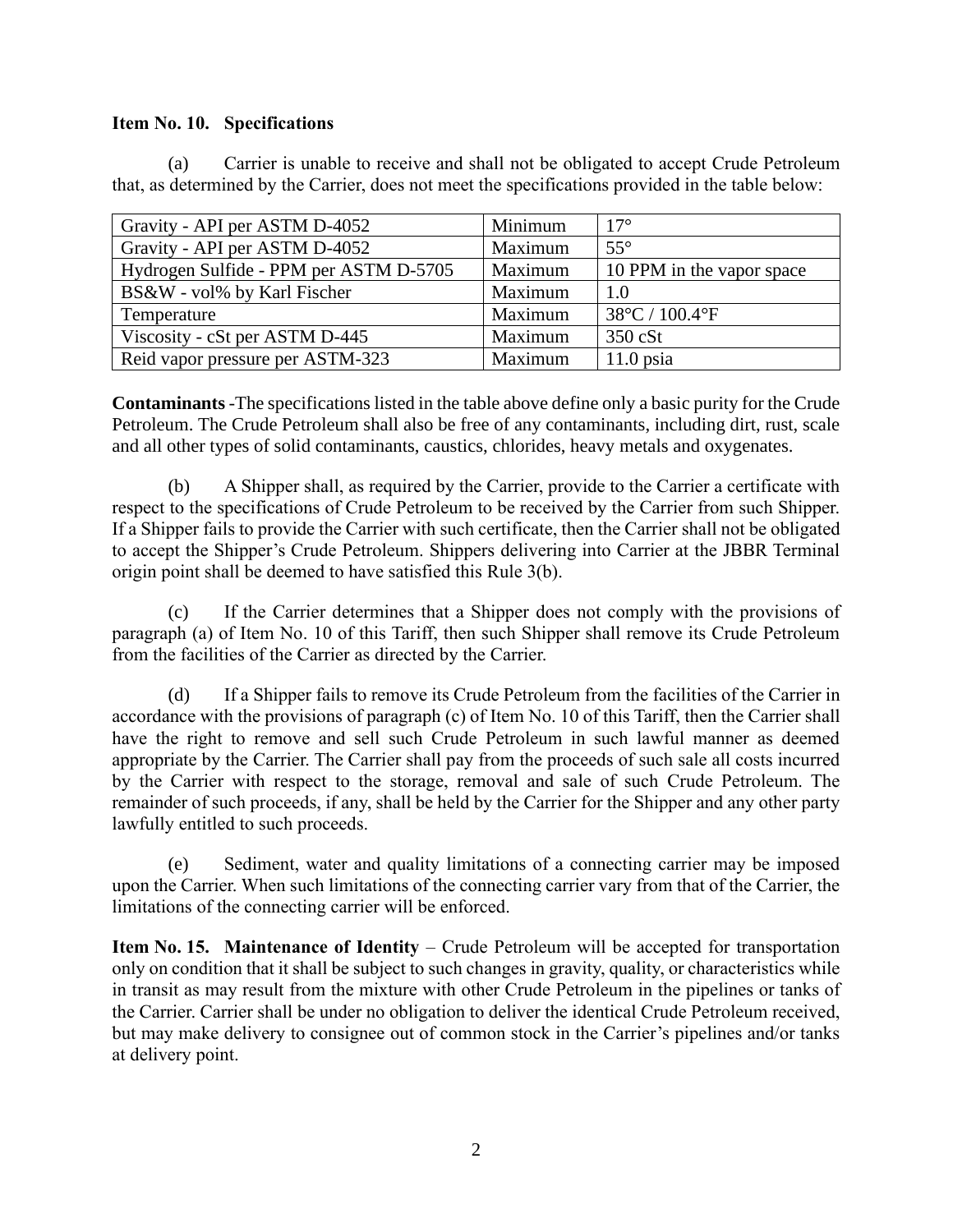#### **Item No. 20. Mixtures-**

(a) At Carrier's discretion, Indirect Liquid Products may be received for transportation only on condition that the Indirect Liquid Products shall be mixed in Carrier's pipelines and/or tanks with Direct Products, and providing both the Indirect Liquid Products and the Direct Products are owned by the same shipper or consignee and are consigned to the same destination.

(b) The Indirect Liquid Products portion of the mixture will be accepted for transportation at origin points other than the one at which the Direct Products portion of the same mixture is received, provided that the shipper, consignee, and destination are the same, and that operating conditions and the Carrier's facilities permit the Indirect Liquid Products portion to be mixed with the Direct Products of the same shipper or consignee. The rate to be assessed on each portion of the mixture shall be the rate applicable from the origin point at which each is received.

(c) For any origin point where the Carrier permits receipt of Indirect Liquid Products, the Indirect Liquid Products shall not exceed twenty (20) percent by volume of the total mixture of Indirect Liquid Products with Direct Products, and the vapor pressure of such mixtures shall not exceed the lesser of eleven and nine tenths (11.9) pounds per square inch, absolute, at a temperature of one-hundred (100) degrees Fahrenheit, or a true vapor pressure which will not result in Carrier's noncompliance with applicable Federal, State and local requirements regarding hydrocarbon emissions.

(d) The Indirect Liquid Products portion and the Direct Products portion of the mixture will be measured and tested separately and must be shown separately on the shipping order, and if required on separate shipping orders.

(e) Items (a) through (d) above do not apply to Indirect Liquid Products already mixed with Direct Products upon receipt at Carrier's facilities.

(f) Mixtures will be transported and delivered as Crude Petroleum. Nothing in this Item is to be construed to waive provisions of Item No. 15 of this Tariff or to require the Carrier to receive, transport and deliver unmixed Indirect Liquid Products.

**Item No. 25. Storage, Origin and Destination Facilities** – Storage necessarily incident to transportation and only such storage will be provided by the Carrier, and the shipper or consignee must provide storage facilities for receiving the Crude Petroleum at destination and at origin in the case of pipeline deliveries to Carrier. The Carrier may refuse to accept Crude Petroleum for transportation unless satisfactory evidence be furnished that the shipper or consignee has provided the necessary facilities for the prompt receiving of said Crude Petroleum at its destination.

**Item No. 30. Legality of Shipments** – The Carrier reserves the right to reject any and all Crude Petroleum tendered where the shipper or consignee has failed to comply with all applicable laws, rules and regulations made by any governmental authorities regulating shipments of Crude Petroleum.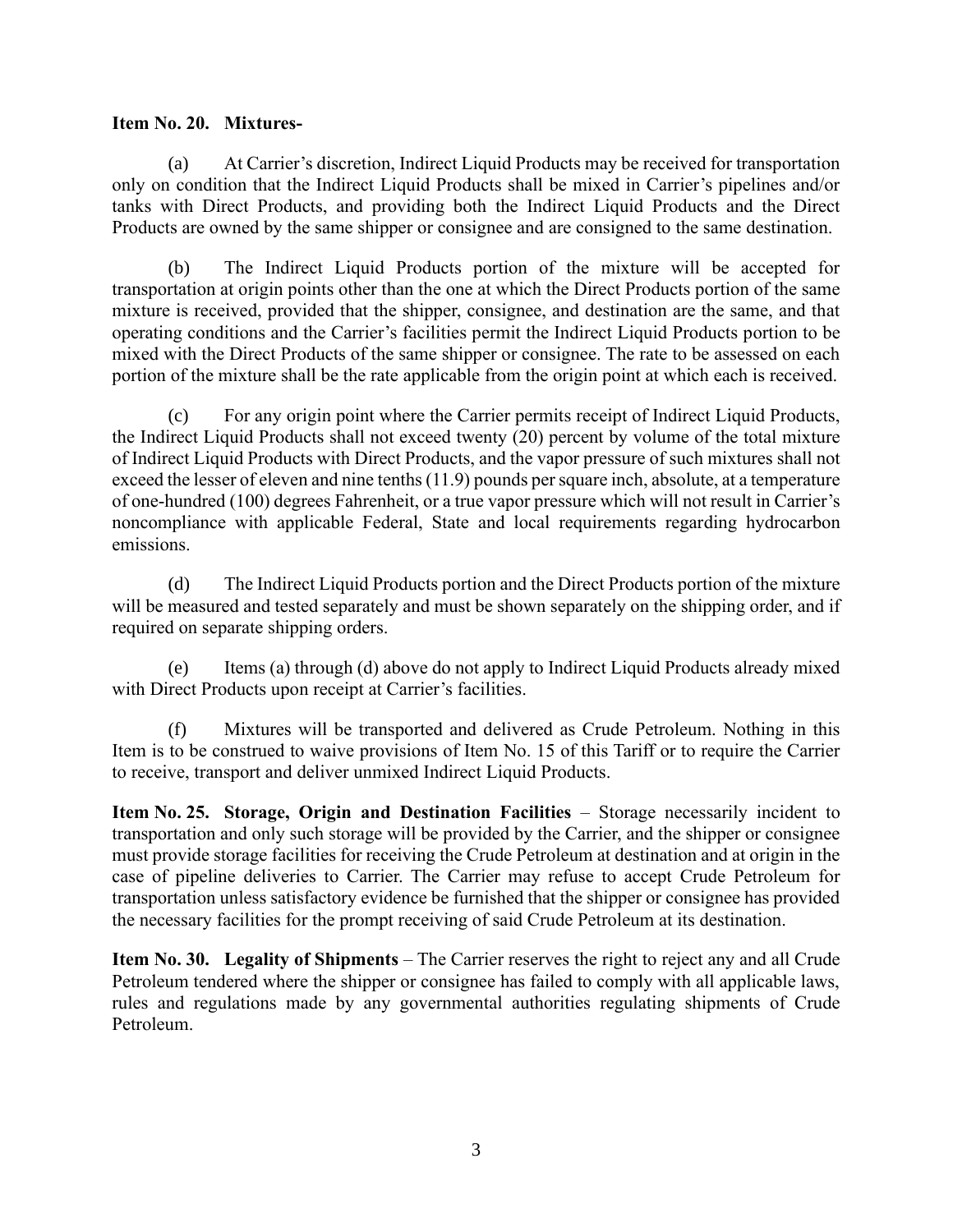#### **Item No. 35. Tender Requirements** –

Crude Petroleum will be accepted for transportation under this Tariff in shipments of not less than forty thousand (40,000) barrels per day from one shipper consigned to one consignee and destination; provided, however, that Crude Petroleum will be accepted only at such time as Crude Petroleum of similar quality and characteristics is being transported from origin point to delivery point. Segregation via batch pigging of up to 3 grades of crude will be allowed under the tariff rate structure. Additional segregations and batching will be subject to operational feasibility and possibly subject to additional fees. Such additional batching fees may be implemented based on frequency of use and if implemented will be posted in a subsequent tariff filing.

(a) Shipper or its representative is responsible for coordinating deliveries into Carrier at the origin point and into the connecting carrier at the delivery point. Carrier requires that Tenders for shipment of Crude Petroleum be received on or before four (4) days prior to the requested day of transportation and include the Shipper's account, product, quantity, expected receiving flow rate, and forecasted date and time of the expected shipment. Shipper shall update such information as necessary. Carrier may request Tenders be received earlier to the extent necessary to meet the schedules of connecting carriers.

(b) Carrier shall not be obligated to accept a Shipper's Crude Petroleum if the volume of such Crude Petroleum is less than the minimum volume or if the receipt flow rate at which such Crude Petroleum is received by Carrier is less than or greater than the receipt flow rates specified from time to time by Carrier for each regular origin point.

(c) The Carrier shall not be obligated to make a delivery of a Shipper's Crude Petroleum of less than the minimum system volume of 40,000 barrels per day or at a delivery flow rate less than or greater than the delivery flow rates specified from time to time by the Carrier for each regular delivery point.

(d) A Shipper shall supply its proportionate share of linefill and tank inventory by crude type and volumes as determined from time to time by the Carrier.

**Item No. 40. Title** – The Carrier shall have the right to reject any Crude Petroleum, when tendered for transportation, which may be involved in litigation, or the title of which may be in dispute, or which may be encumbered by lien or charge of any kind, and it may require of the shipper satisfactory evidence of his perfect and unencumbered title or satisfactory indemnity bond to protect Carrier.

## **Item No. 45. Apportionment when Tenders are in Excess of Facilities** –

When there shall be tendered to Carrier for transportation greater quantities than can be immediately transported, the transportation shall be apportioned among all shippers in in accordance with the following "Proration Procedures":

(a) **Cause for Prorationing**. Carrier will prorate the capacity of the pipeline system during any month when Carrier receives more Tenders for transportation of Crude Petroleum than Carrier is able to transport.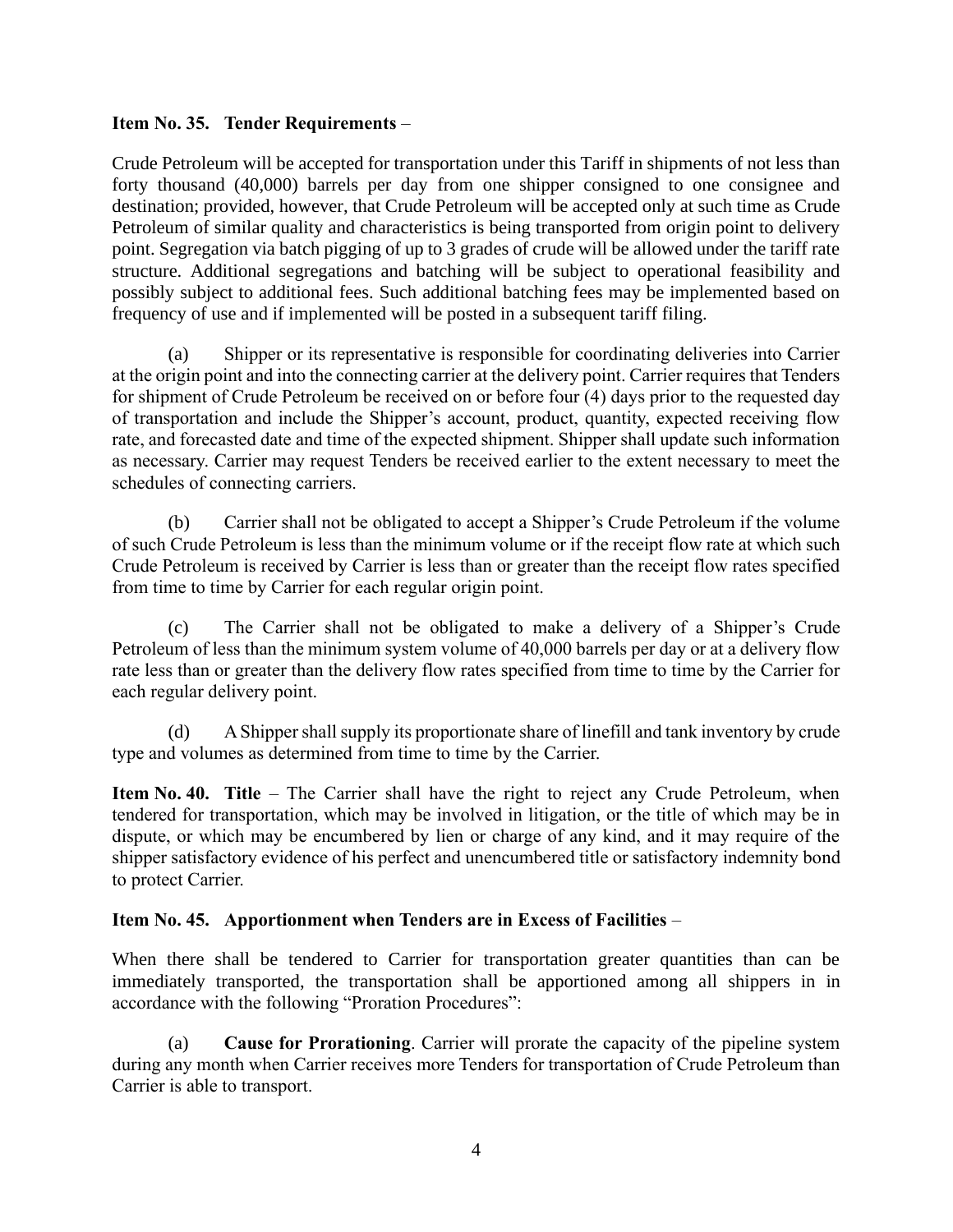(b) **Allocation of Capacity to Uncommitted Shippers**. Except as provided in Item No. 45(e), the available capacity on Carrier's system for the Proration Month shall be allocated among all Uncommitted Shippers on a pro rata basis according to the Shippers' shipment history during the Base Period, up to the level of each Uncommitted Shipper's Tender for the Proration Month.

(c) **Allocation of Remaining Capacity**. Any remaining capacity not allocated through the application of Item No. 45(b) shall be allocated among all Shippers having remaining unmet Tenders, in proportion to each such Shipper's initial capacity allocation resulting from the application of Item No. 45(b). If allocation to any Shipper pursuant to this Item No. 45(c) exceeds such Shipper's remaining Tender, then the excess volume will be allocated among all other Shippers having unmet Tenders until the remaining capacity is fully allocated or all of the remaining Tenders have been fulfilled.

(d) **Basis for Allocation**: Notification. When prorationing of the capacity of Carrier's system or portion thereof is in effect:

- i. Carrier shall allocate available capacity on a monthly basis; and
- ii. Carrier shall use reasonable efforts to notify each Shipper entitled to an allocation of capacity of the amount of its allocation no later than the first working day of the Proration Month.

(e) **Reallocation of Unused Allocated Capacity**. If Carrier becomes aware that a Shipper will not use all of its allocated capacity during a Proration Month, such unused capacity shall be made available to other Shippers in a manner that is not unduly discriminatory or unduly preferential.

(f) **Failure of Shipper to Use Allocated Capacity**. If during a month a Shipper does not Tender for shipment an amount of Crude Petroleum at least equal to the amount of capacity the Shipper was allocated by Carrier under this Item No. 45 ("Confirmed Capacity"), then the Shipper will be invoiced and will be responsible for payment of an amount equal to the product of (a) the difference of the Shipper's Confirmed Capacity for such month, less any volumes actually shipped by such Shipper during such month; multiplied by (b) the then-current tariff rate applicable to the Confirmed Capacity.

(g) **Transfer of Prorated Capacity; Use of Affiliates**. Except as provided in this Item No. 45(g), capacity allocated to a Shipper under this Item No. 45(g) may not be assigned, conveyed, loaned, transferred to, or used in any manner by another Shipper; provided, however, that a Shipper's allocation of capacity may be transferred as an incident of the bona fide sale of the Shipper's business or to a successor to the Shipper's business by the operation of law, such as an executor or trustee in bankruptcy.

**Item No. 50. Delivery at Destination** – The Carrier will transport and deliver Crude Petroleum with reasonable diligence and dispatch. If the shipper, or consignee, is unable or refuses to receive the Crude Petroleum shipment as it arrives at destination, the Carrier reserves the right to make whatever arrangements for disposition of the Crude Petroleum it deems appropriate in order to clear its pipeline and/or tanks. Any expenses incurred by the Carrier in making such arrangements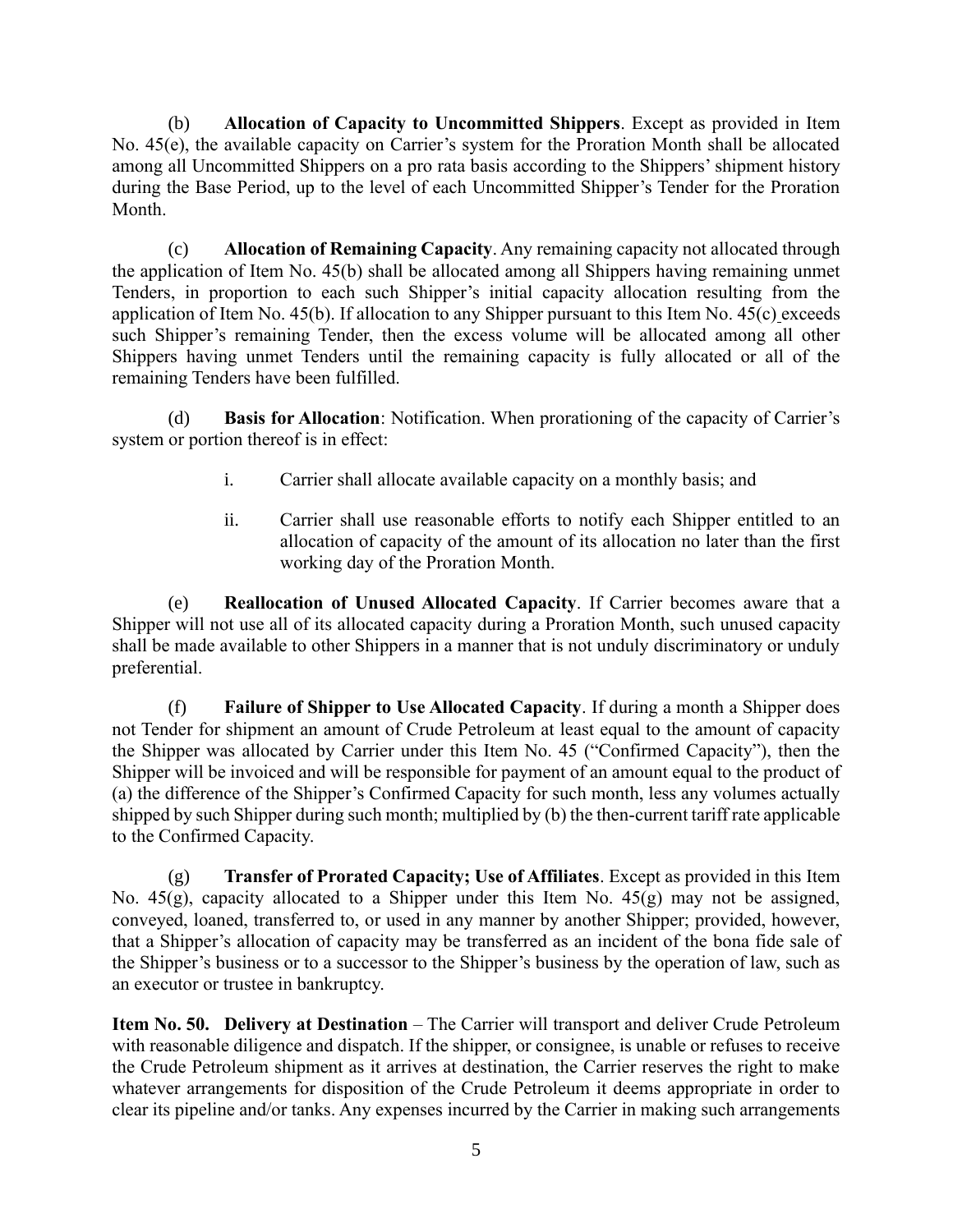shall be borne by the shipper or consignee, which charges are in addition to transportation charges accruing to shipper or consignee.

**Item No. 55. Payment of Transportation and Other Charges** – The Shipper or Consignee shall pay, as provided below, all applicable gathering, transportation, and all other charges accruing on Crude Petroleum delivered to and accepted by Carrier for shipment.

All payments are due within 15 days of receipt of the invoice, unless the Carrier determines in a manner not unreasonably discriminatory that the financial condition of Shipper or Shipper's guarantor (if any) is or has become impaired or unsatisfactory or Carrier determines in a manner not unreasonably discriminatory it necessary to do so, in which case the payment due date shall be that specified in a written notice to the Shipper.

If any charge remains unpaid after the due date specified in Carrier's invoice, then such amount due shall bear interest from the day after the due date until paid, calculated at an annual rate equivalent to the lesser of (1) 175% of the prime rate of interest, as of the date of Carrier's invoice, charged by the Citibank N.A. of New York, New York, for ninety (90) day loans made to substantial and responsible commercial borrowers or (2) the maximum rate allowed by law. In addition Shipper shall pay all documented costs incurred by Carrier to collect any unpaid amounts.

In the event Shipper fails to pay any such charges when due, Carrier shall not be obligated to provide Shipper access to Carrier's facilities or provide services pursuant to Carrier's Tariff until such time as payment is received by Carrier and Shipper meets the requirements of the following paragraph. In addition, in the event Shipper fails to pay any such charges when due, Carrier shall have the right to setoff such amounts owed and future amounts owed against those amounts Carrier owes Shipper.

In the event Carrier determines in a manner not unreasonably discriminatory that the financial condition of Shipper or Shipper's guarantor (if any) is or has become impaired or unsatisfactory or Carrier determines in a manner not unreasonably discriminatory it is necessary to obtain security from Shipper, Carrier, upon notice to Shipper, may require any of the following prior to Carrier's delivery of Shipper's Crude Petroleum in Carrier's possession or prior to Carrier's acceptance of Shipper's Crude Petroleum: (1) prepayment of all charges, (2) a letter of credit at Shipper's expense in favor of Carrier in an amount sufficient to ensure payment of all such charges and, in a form, and from an institution acceptable to Carrier, or  $(3)$  a guaranty in an amount sufficient to ensure payment of all such charges and in a form and from a third party acceptable to Carrier. In the event, Shipper fails to comply with any such requirement on or before the date supplied in Carrier's notice to Shipper, Carrier shall not be obligated to provide Shipper access to Carrier's facilities or provide services pursuant to this Tariff until such requirement is fully met.

Carrier shall have a lien on all Crude Petroleum delivered to Carrier to secure the payment of any and all gathering, transportation, or any other charges that are owed Carrier. Such lien shall survive delivery of Crude Petroleum to Shipper. Such lien shall extend to all Crude Petroleum in Carrier's possession beginning with Shipper's first receipt of transportation or other services from Carrier. The lien provided herein shall be in addition to any lien or security interest provided by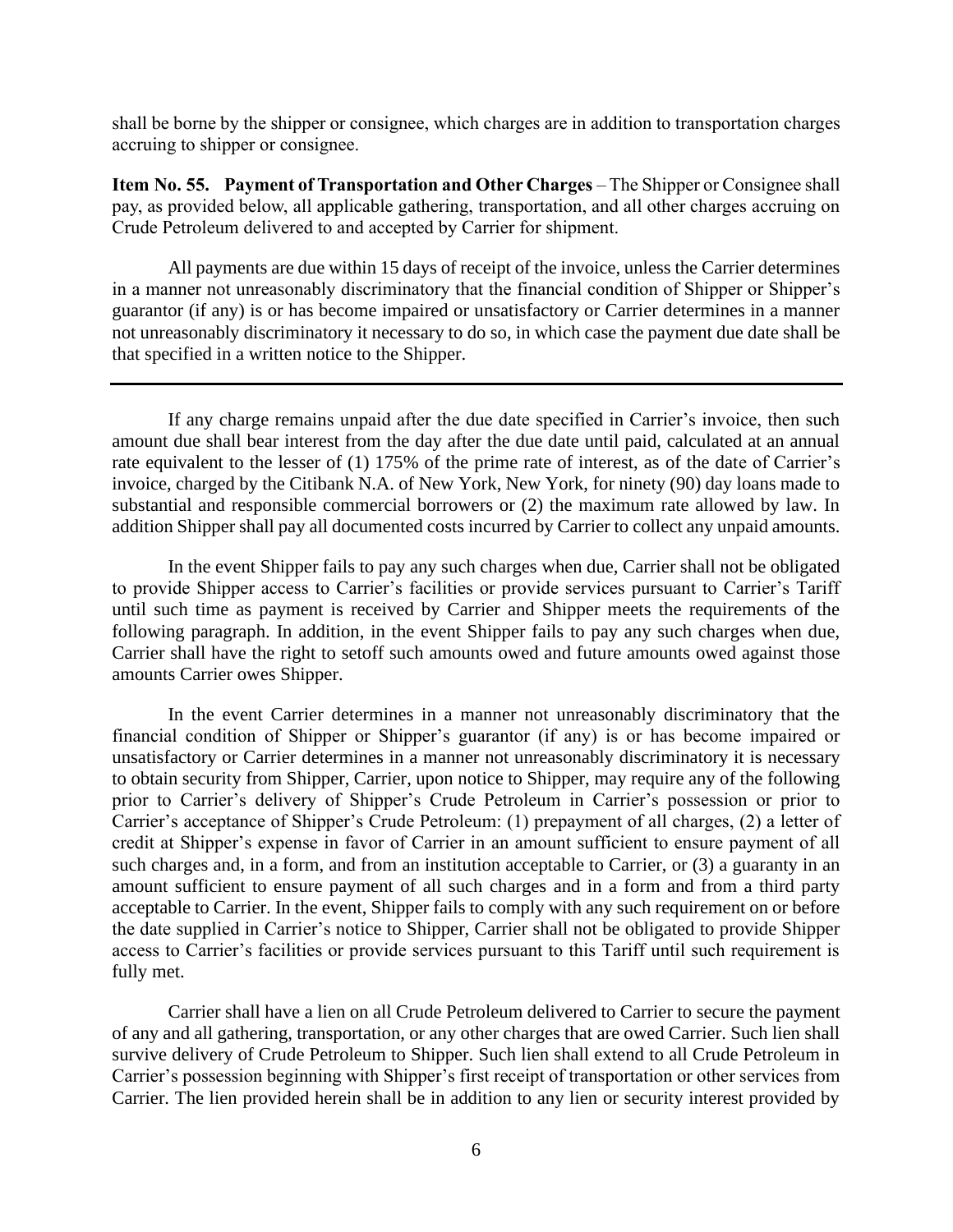statute or applicable law. Carrier may withhold delivery to Shipper of any of Shipper's Crude Petroleum in its possession and exercise any other rights and remedies granted under this Tariff or existing under applicable law until all such charges have been paid as provided above.

If Shipper fails to pay an invoice by the due date, in addition to any other remedies under this Tariff or under applicable law, Carrier shall have the right, either directly or through an agent, to sell at a private sale any and all Crude Petroleum of such Shipper in its custody at fair market value at the time of sale. The proceeds of any sale shall be applied to the following order: (A) To the reasonable expenses of holding, preparing for sale, selling, and to the extent allowed by law, reasonable attorney's fees and legal expenses incurred by Carrier; and (B) To the satisfaction of the Shipper's indebtedness including interest herein provided from the date of payment is due. The balance of the proceeds of the sale remaining, if any, shall be paid to Shipper or, if there is a dispute or claim as to entitlement, held for whoever may be lawfully entitled thereto.

**Item No. 60. Application of Rates for Intermediate Points** – For Crude Petroleum shipments accepted for transportation from any point not named in Tariffs making reference hereto which is intermediate to a point from which rates are published in said Tariffs, through such unnamed point, the rate published therein from the next more distant point specified in the Tariffs will apply from such unnamed point. For Crude Petroleum shipments accepted for transportation to any point not named in Tariffs making reference hereto which is intermediate to a point to which rates are published in said Tariffs, through such unnamed point, the rate published therein to the next more distant point specified in the Tariffs will apply. Carrier shall file a tariff publication applicable to the transportation movements within thirty (30) days of the start of the service if the intermediate point is to be used on a continuous basis for more than thirty (30) days.

**Item No. 65. Measuring, Testing, Corrections and Deductions** – All shipments tendered Carrier for transportation shall be tested, gauged or metered by a representative of Carrier prior to, or at the time of receipt from the shipper or delivery to consignee, but the shipper or consignee shall at all times have the privilege of being present or represented during the testing, gauging or metering. Quantities shall be corrected as to temperature from observed temperature to 60 degrees Fahrenheit basis by use of applicable API-ASTM-IP correction tables. Full deduction will be made for all water and other impurities.

Carrier shall account to each shipper for all Petroleum Products received. Any overage or shortage not due to the negligence of Carrier, including without limitation, losses or gains resulting from shrinkage, evaporation, expansion or other Crude Petroleum losses or gains inherent in the operation of a pipeline system, will be allocated on a monthly accrual basis among the shippers in the proportion that the total number of barrels delivered from the pipeline system for each shipper bears to the total number of barrels delivered from the pipeline system for all shippers.

The net balance, after applicable deductions defined above, and any loss as provided for in Item No. 70 (Liability of Carrier), will be the quantity deliverable by Carrier and upon which transportation charges will be assessed.

**Item No. 70. Liability of Carrier** – The Carrier shall not be liable for any loss of Crude Petroleum as described herein, or damage thereto, or delay, because of an act of God, the public enemy, quarantine, the authority of law, strikes, riots, or the acts of default of the shipper or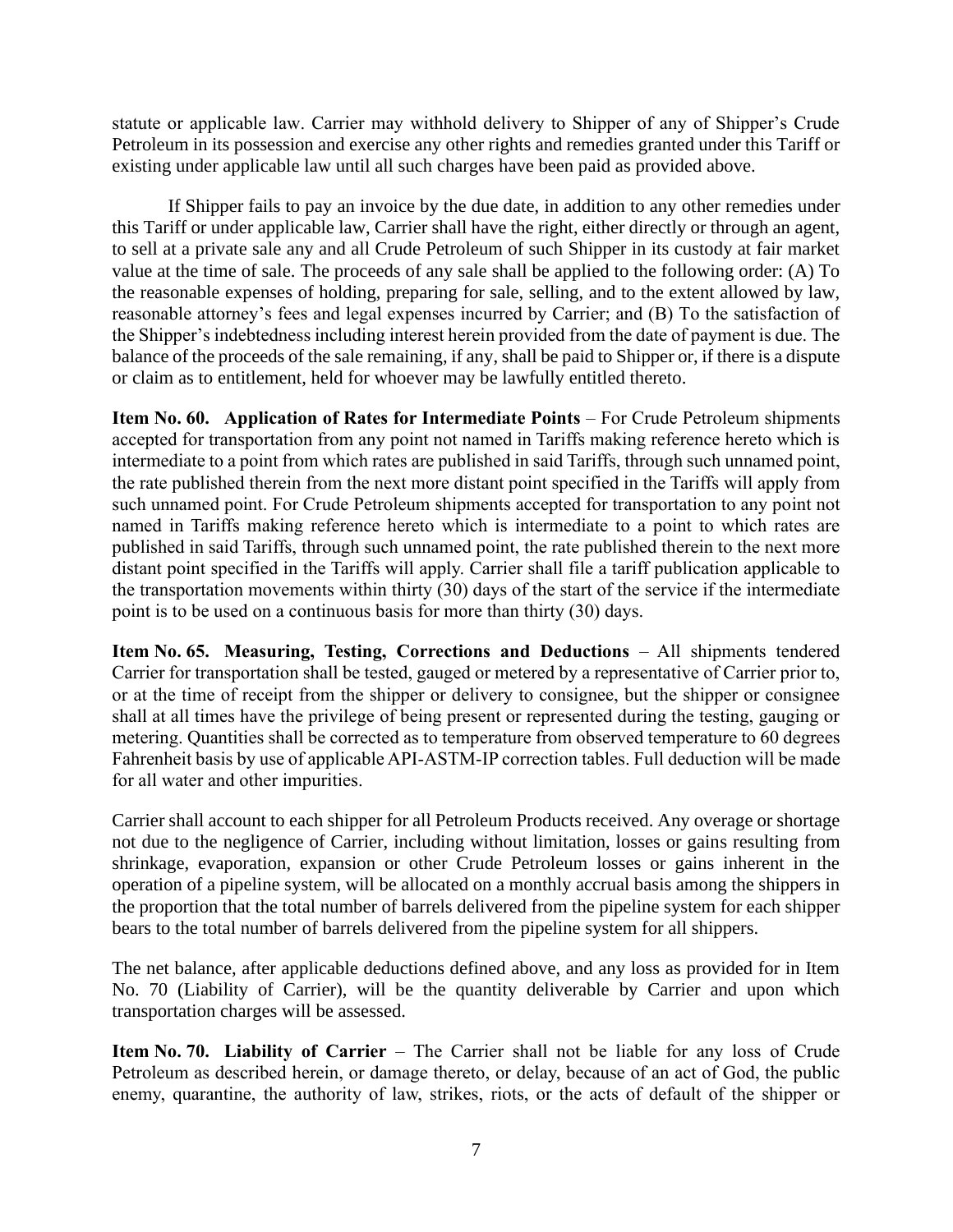consignee, acts of third parties, or from any other similar or dissimilar cause not due to the negligence of Carrier. In case of losses from such causes, other than the negligence of Carrier, losses shall be charged proportionately to each shipment in the ratio that such shipment, or portion thereof, received and undelivered at the time the loss or damage occurs, bears to the total of all shipments, or portions thereof, then in the custody of Carrier for shipment via the lines or other facilities in which the loss or damage occurs. The consignee shall be entitled to receive only that portion of his shipment remaining after deducting his proportion of such loss or damage, determined as aforesaid, and shall be required to pay transportation charges only on the quantity delivered. Carrier shall not be liable for any incidental, consequential, special, or punitive damages.

**Item No. 75. Claims, Suits, Time for Filing** – As a condition precedent to recovery, claims must be filed in writing with Carrier within nine (9) months after delivery of the property, or, in case of failure to make delivery, then within nine (9) months after a reasonable time for delivery has elapsed; and suits shall be instituted against Carrier only within two (2) years and one (1) day from the day when notice in writing is given by Carrier to the claimant that Carrier has disallowed the claim or any part or parts thereof specified in the notice. Where claims are not filed or suits are not instituted thereon in accordance with the foregoing provisions, Carrier shall not be liable, and such claims will not be paid.

**Item No. 80. Use of Communication Facilities** – When Carrier maintains a private communication system, shippers may use the same without extra charge for messages incident to shipment. However, Carrier shall not be liable for delivery of messages away from its office, delays in transmission, failures of transmission, interruption of service, or the accuracy thereof.

**Item No. 85. Pipage Contracts** – Separate pipage contracts in accord with this Tariff and these rules and regulations covering further details may be required by this Carrier before any duty for transportation shall arise.

**Item No. 90. Reconsignment** – If no out of line or back haul movement or interference with shipping sequence is required, diversion or reconsignment may be made prior to arrival at original destination without charge, subject to the rates, rules and regulations applicable from point of origin to point of final destination.

**Item No. 95. Terminal and Privilege Rules** – Shipments transported under this Tariff are entitled to such privileges and subject to such charges as are or shall be published by Carrier and as are lawfully in effect on date of shipment and lawfully on file with the Federal Energy Regulatory Commission as to interstate traffic, providing for reconsignment, storage, transit privileges, or any other privileges, charges or rules which in any way increase or decrease the amounts to be paid on any shipment transported under this Tariff or which increase or decrease the value of the service to the shipper.

**Item No. 100. Transit Privilege** – At the request of the shipper or consignee Crude Petroleum may be stopped in-transit at established delivery points on the Carrier's pipeline for storage, provided:

(a) No backhaul by Carrier is involved.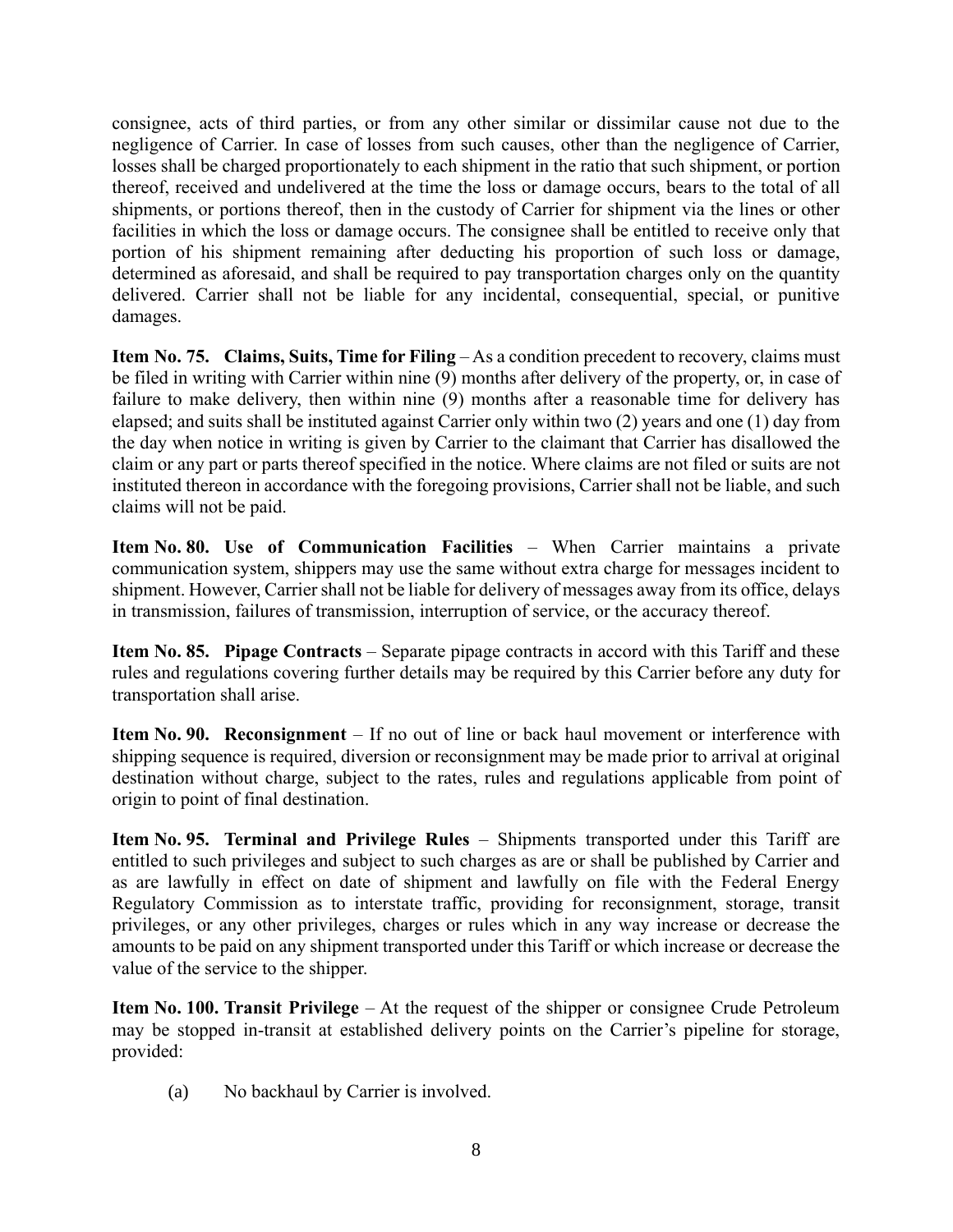(b) Shipper or consignee has provided storage facilities for receiving deliveries at the in-transit point at pressures and volumetric flow levels required by Carrier.

(c) Shipper or consignee has provided adequate pumping and other equipment to redeliver the Crude Petroleum to Carrier's line at in-transit point at pressure and flow rates established by Carrier.

(d) Transportation charges based on Carrier's effective Tariff rate from point of origin to the in-transit point shall be collected on all Crude Petroleum moving under this transit privilege after delivery at the in-transit point.

(e) When the Crude Petroleum is reshipped from the in-transit point, transportation charges for such additional movement shall be the through rates from point of origin to final destination in effect on the date of the original shipment contained in effective tariffs issued or concurred in by Carrier, less the amount paid to Carrier under (d) above.

(f) Shipments placed in in-transit storage will be subject to a charge for stop-over services of one (1) cent per barrel in addition to all other transportation charges. Such charge shall be payable when shipment is reshipped from the in-transit point.

(g) Upon delivery of the Crude Petroleum into storage tanks at in-transit point, the custody and possession of the Crude Petroleum shall be that of the shipper or consignee and not that of the Carrier, and Carrier shall not be liable for loss and/or damage to such Crude Petroleum while in storage.

(h) A complete record shall be kept by shipper at the in-transit point of all shipments to be accorded transit privileges, under this Tariff, and such records shall be kept open to inspection by representatives of the Carrier. Shippers requesting transit privileges shall submit to Carrier copies of inbound delivery receipts within thirty (30) days of the date of such deliveries.

(i) Shipments forwarded from transit point will be checked against the Carrier's inbound records, and when all the volume covered by any one delivery receipt is reshipped, such delivery receipt will be cancelled for the purpose of this rule, and further shipments against it will not be permitted.

(j) Shipments must be tendered for reforwarding from the in-transit point within twelve (12) months from date of inbound movement to in-transit point as indicated on the delivery records. If all or any part of a shipment covered by an inbound delivery receipt is not reshipped from the in-transit point within twelve (12) months, such volume will be cancelled for the purpose of this rule.

**Item No. 105. Transfers within System** – Line transfers or ownership transfers of Crude Petroleum in custody of Carrier within its system from one shipper (transferor) to another shipper (transferee) will be permitted provided:

(a) Each transferor will be charged one-half cent  $(\frac{1}{2}\xi)$  per barrel for each line transfer or ownership transfer of Crude Petroleum in custody of Carrier within its system.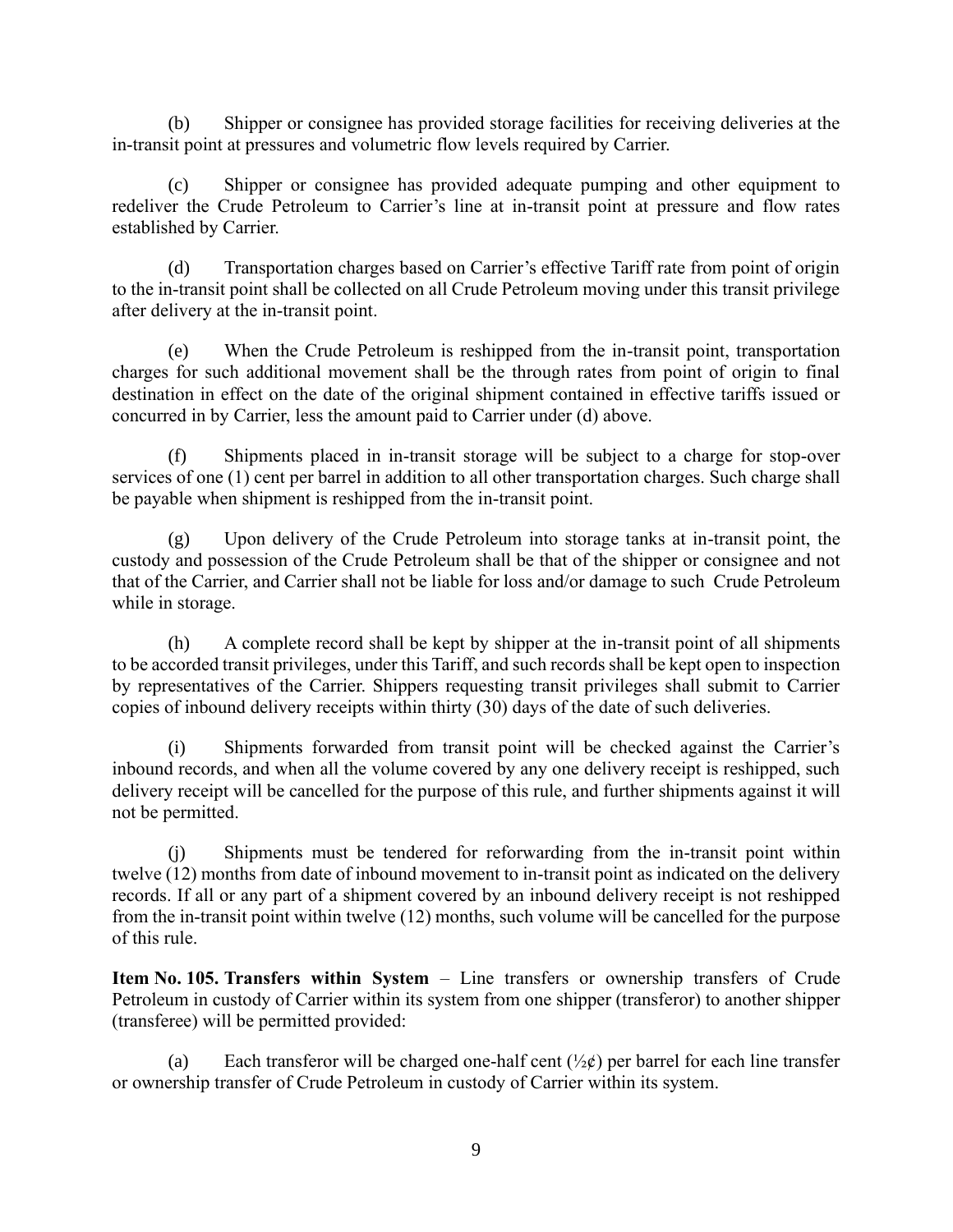(b) Both transferor and transferee shall provide written notice to Carrier containing like data relative to the kind, quantity, source, location, transferor and transferee of the Crude Petroleum and the month during which transfer is to occur. Verbal transfer requests will be recognized provided written confirmation is received by the last day of the month during which ownership transfer is requested.

(c) Any party involved in an intrasystem transfer hereunder shall be subject to any and all applicable provisions or requirements contained in this Rules and Regulations Tariff and supplements hereto.

**Item No. 110. Liability Fund** – Carrier shall not be responsible for any tax, fee, or other charge levied on the Crude Petroleum delivered to Carrier pursuant to any Federal, State or local act or regulation which levies a tax, fee or other charge on the receipt, delivery, transfer, or transportation of such Crude Petroleum within their jurisdiction for the purpose of creating a fund for the prevention, containment, clean up and removal of spills and the reimbursement of persons sustaining loss therefrom.

**Item No. 115. Line Fill and Tank Bottom Inventory** – Either prior to or after the acceptance of Crude Petroleum for transportation, Carrier will require each Shipper to provide a pro rata part of the volume of Crude Petroleum necessary for pipeline fill, unavailable stocks below tank connections, and reasonable additional minimum quantities required for efficient operation. Crude Petroleum provided by a Shipper for this purpose may be withdrawn after reasonable written notice of Shipper's intention to discontinue shipment in the system pursuant to Carrier's applicable tariff or tariffs. Carrier may require advance payment of final transportation charges and settlement of any unpaid accounts receivable, before final delivery will be made.

In the event a Shipper's inventory balance drops below its pro rata part of the volume of Crude Petroleum necessary for pipeline fill, unavailable stocks below tank connections, and reasonable additional minimum quantities required for the efficient operation of the system, then Carrier will require such Shipper to provide the necessary volume to meet its pro rata part of such volume of Crude Petroleum.

In the event that Shipper maintains an inventory balance after Shipper ceases movements on the system or Shipper gives written notice of its intent to cease movements over the system and such Shipper is unable to schedule appropriate shipments to clear the inactive inventory balance, Shipper will be required to settle the inactive inventory balance through Carrier. In the event no such Shipper notice is given, then Carrier may require either an adjustment in Shipper's inventory balance in accordance with the Line Fill and Tank Bottom Inventory provision or settlement of the Shipper's inventory balance at any time after Shipper has ceased making movements over the system for a period of six months. Such settlement will be based upon the fair market value of the Crude Petroleum, as published by Platts, at the time Shipper informs Carrier in writing of its intention to discontinue shipments on the system pursuant to Carrier's applicable tariff or tariffs or if no such written notice is given, then at such time as Carrier calls for the settlement of the Shipper's inventory balance.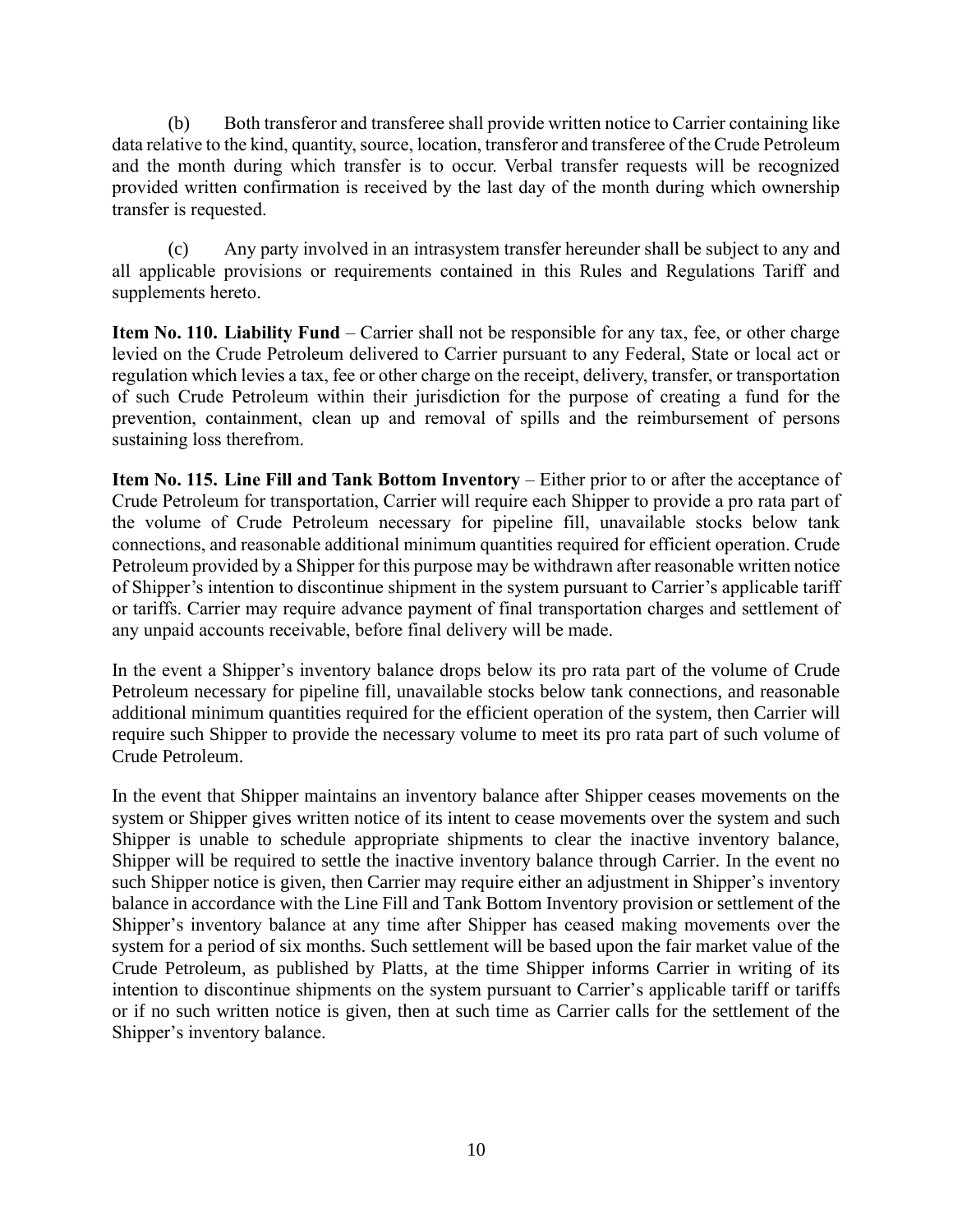#### **SECTION II. TABLE OF RATES**

| <b>Origin Point</b>                                                       | <b>Delivery Point</b>                                                     | <b>Uncommitted Tariff Rate</b><br>(\$/Barrel)                         |
|---------------------------------------------------------------------------|---------------------------------------------------------------------------|-----------------------------------------------------------------------|
| Interconnect with Joliet<br>Bulk, Barge & Rail<br>LLC in Joliet, Illinois | Mobil Pipe Line<br>Company's Mokena-to-<br>Joliet crude pipeline          | [D] \$0.3250, subject to escalation<br>pursuant to 18 C.F.R. § 342.3. |
| Mobil Pipe Line<br>Company's Mokena-<br>to-Joliet crude pipeline          | Interconnect with Joliet<br>Bulk, Barge & Rail<br>LLC in Joliet, Illinois | [D] \$0.3172, subject to escalation<br>pursuant to 18 C.F.R. § 342.3. |

# **BI-DIRECTIONAL SERVICE**

From and after June 1, 2019, Carrier intends to operate the pipeline as a bi-directional pipeline accepting deliveries into the pipeline at both the Mobil Pipe Line Company's Mokena-to-Joliet crude pipeline, and the interconnect with Joliet Bulk, Barge & Rail LLC, in Joliet, Illinois. In the event Carrier elects to take the pipeline out of bi-directional service, Carrier will provide at least 30 days' prior written notice to all existing shippers on the pipeline.